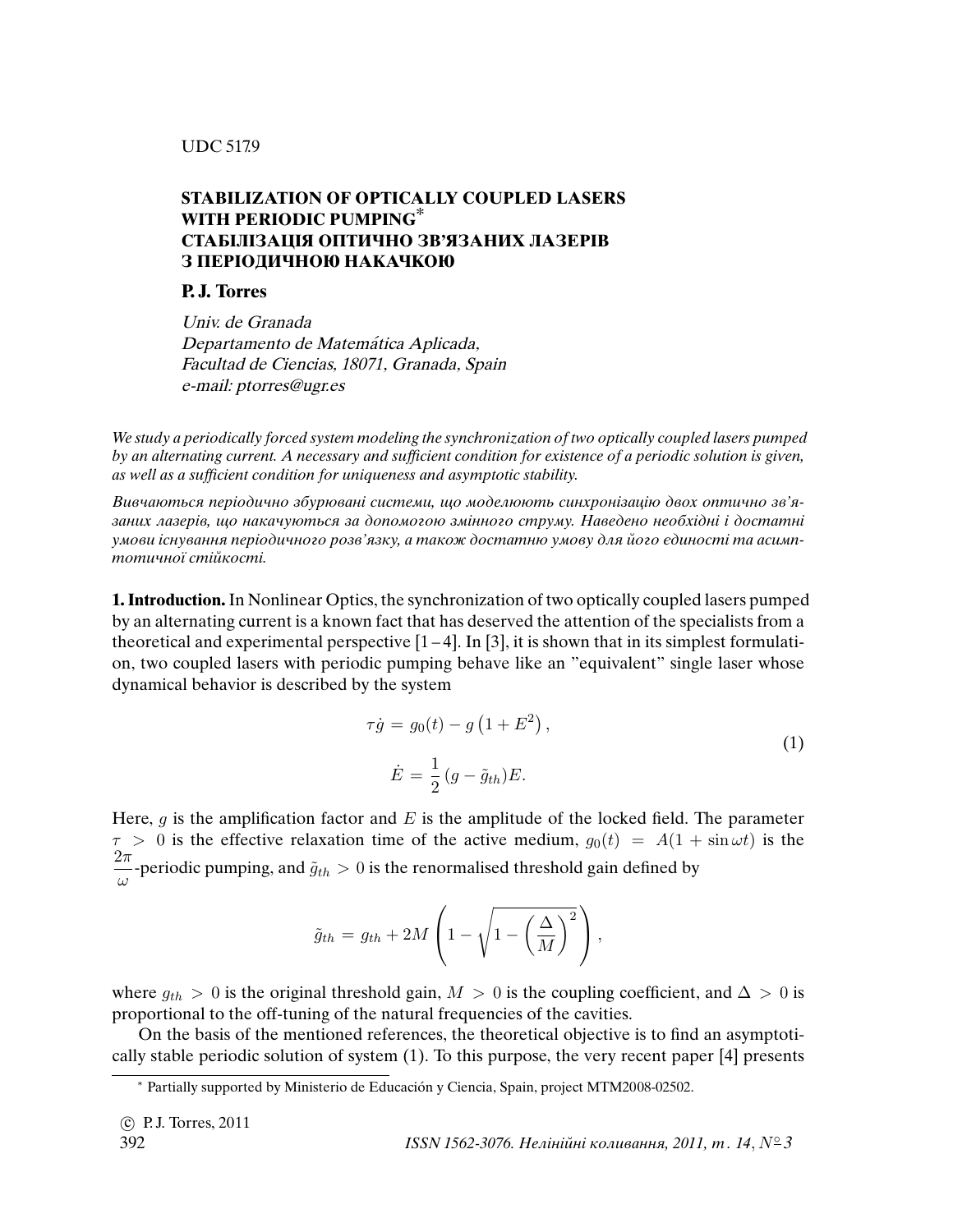a numerical-analytic scheme of investigation of periodic solutions of system (1) by means of a technique of construction of matrix-valued Lyapunov functions [5]. The aim of this paper is to contribute to the literature from a different point of view, in such a way that we are able to identify explicit regions of parameters where there exists a unique periodic solution which is asymptotically stable.

From now on, the minimal period of the periodic pumping is denoted by  $T = \frac{2\pi}{\sqrt{2\pi}}$  $\frac{1}{\omega}$ . Our main results are stated below.

**Theorem 1.** The condition

$$
\tilde{g}_{th} < A \tag{2}
$$

is necessary and suf*fi*cient for the existence of a T-periodic solution of system (1).

**Theorem 2.** Assume that (2) holds. Let us *fi*x the constants

$$
m_1 := \frac{1}{2} \ln \left( \frac{A}{\tilde{g}_{th}} - 1 \right) - \frac{\sqrt{3}}{2\sqrt{2}} AT, \quad m_2 := \frac{1}{2} \ln \left( \frac{A}{\tilde{g}_{th}} - 1 \right) + \frac{\sqrt{3}}{2\sqrt{2}} AT.
$$

Then, under the assumptions

(i) 
$$
\tau \ge \frac{T^2}{4} \left( \frac{AT}{\tau} + \tilde{g}_{th} \right) e^{2m_2} + \frac{T}{2} (e^{2m_2} + 1),
$$
  
\n(ii)  $\tau \tilde{g}_{th} e^{2m_1} \ge \frac{1}{4} (e^{2m_2} + 1)^2 + AT e^{2m_2},$ 

the T-periodic solution given by Theorem 1 is unique and asymptotically stable.

From this latter result, the following consequence is direct.

**Corollary 1.** There exists an explicitly computable  $\tau_0$  (depending on the rest of parameters A,  $ω, g_{th}, M, Δ$ ) such that for any  $τ > τ_0$ , system (1) has a unique T-periodic solution which is asymptotically stable.

The paper is structured as follows: after this introduction, the existence result is proved in Section 2, by using a transformation to a Liénard equation and a classical topological degree argument. Section 3 is devoted to the uniqueness and asymptotic stability. We use a classical stability criterium by Erbe [6]. Finally, in Section 4 some final remarks are given.

**2. A priori bounds and existence.** The first step is to write system (1) as an equivalent Lienard equation. Since  $E$  is the amplitude of the locked field, it is always positive. By introducing the change of variable  $E = e^x$ , the second equation of system (1) is written as

$$
\dot{x} = \frac{1}{2} (g(t) - \tilde{g}_{th}).
$$

Deriving this equation and substituting into the first equation of system (1), one gets the Lienard ´ equation

$$
\ddot{x} + f(x)\dot{x} + h(x) = \frac{1}{2\tau}g_0(t),
$$
\n(3)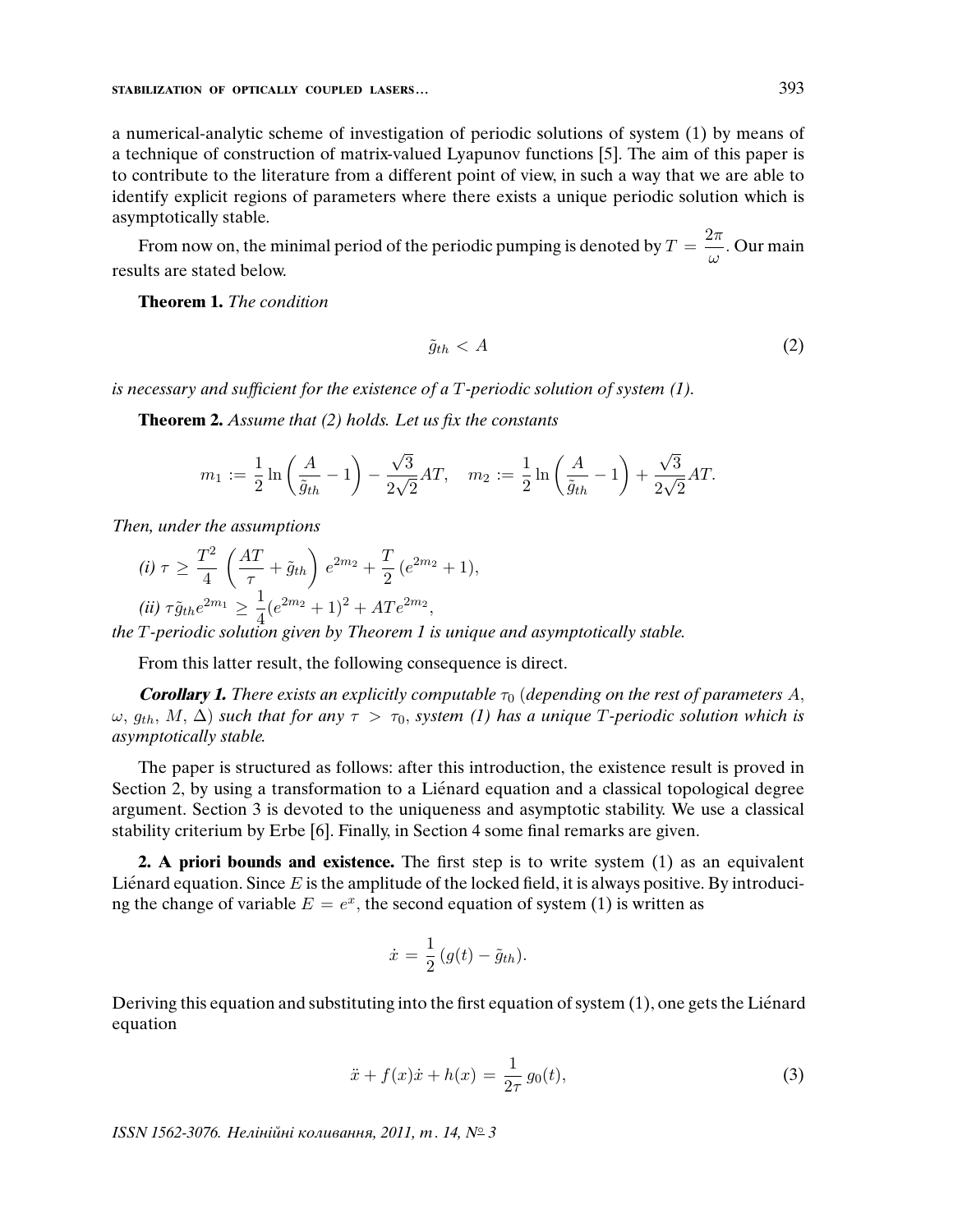where  $f(x) = \frac{1}{\tau}(1 + e^{2x}), h(x) = \frac{1}{2\tau}\tilde{g}_{th}(1 + e^{2x}).$  As it was indicated in the Introduction,  $g_0(t) = A(1 + \sin \omega t)$  . Needless to say, Eq. (3) is equivalent to system (1), and from a given solution  $x$  of  $(3)$  one can recover the original solution

$$
E = e^x, \quad g = 2\dot{x} + \tilde{g}_{th}.
$$
\n<sup>(4)</sup>

We begin the study of Eq. (3) with a result on a priori bounds.

**Lemma 1.** Any eventual T-periodic solution of (3) veri*fi*es the bounds

$$
m_1 < x(t) < m_2 \tag{5}
$$

and

$$
\|\dot{x}(t)\| < m_3 := \frac{AT}{2\tau} \tag{6}
$$

for every t, with  $m_1$ ,  $m_2$  as defined in Theorem 2.

**Proof.** Let us assume that  $x(t)$  is a given T-periodic solution. By integrating the equation over  $[0, T]$  one gets

$$
\tilde{g}_{th} \int\limits_{0}^{T} (1 + e^{2x(t)}) dt = AT.
$$
\n(7)

By the integral Mean Value Theorem, there exists  $t_0 \in ]0, T[$  such that

$$
x(t_0) = \frac{1}{2} \ln \left( \frac{A}{\tilde{g}_{th}} - 1 \right).
$$
 (8)

On the other hand, multiplying (3) by  $\dot{x}$  and integrating over a period,

$$
\frac{1}{\tau} \|\dot{x}\|_2^2 < \frac{1}{\tau} \int_0^T (1 + e^{2x}) \dot{x}^2 dt = \frac{1}{2\tau} \int_0^T g_0(t) \dot{x} dt \le \frac{1}{2\tau} \|g_0(t)\|_2 \, \|\dot{x}\|_2,\tag{9}
$$

after a basic application of Cauchy – Bunyakowskii – Schwarz inequality. Hence,

$$
\|\dot{x}\|_2 < \frac{1}{2} \|g_0(t)\|_2 = \frac{A}{2} \sqrt{\frac{3T}{2}}.\tag{10}
$$

Now, for every  $t \in [0, T]$  we have

$$
|x(t) - x(t_0)| = \left| \int_{t_0}^t \dot{x}(s) ds \right| \le ||\dot{x}||_1 \le ||\dot{x}||_2 \sqrt{T} < \frac{\sqrt{3}}{2\sqrt{2}} \, AT,
$$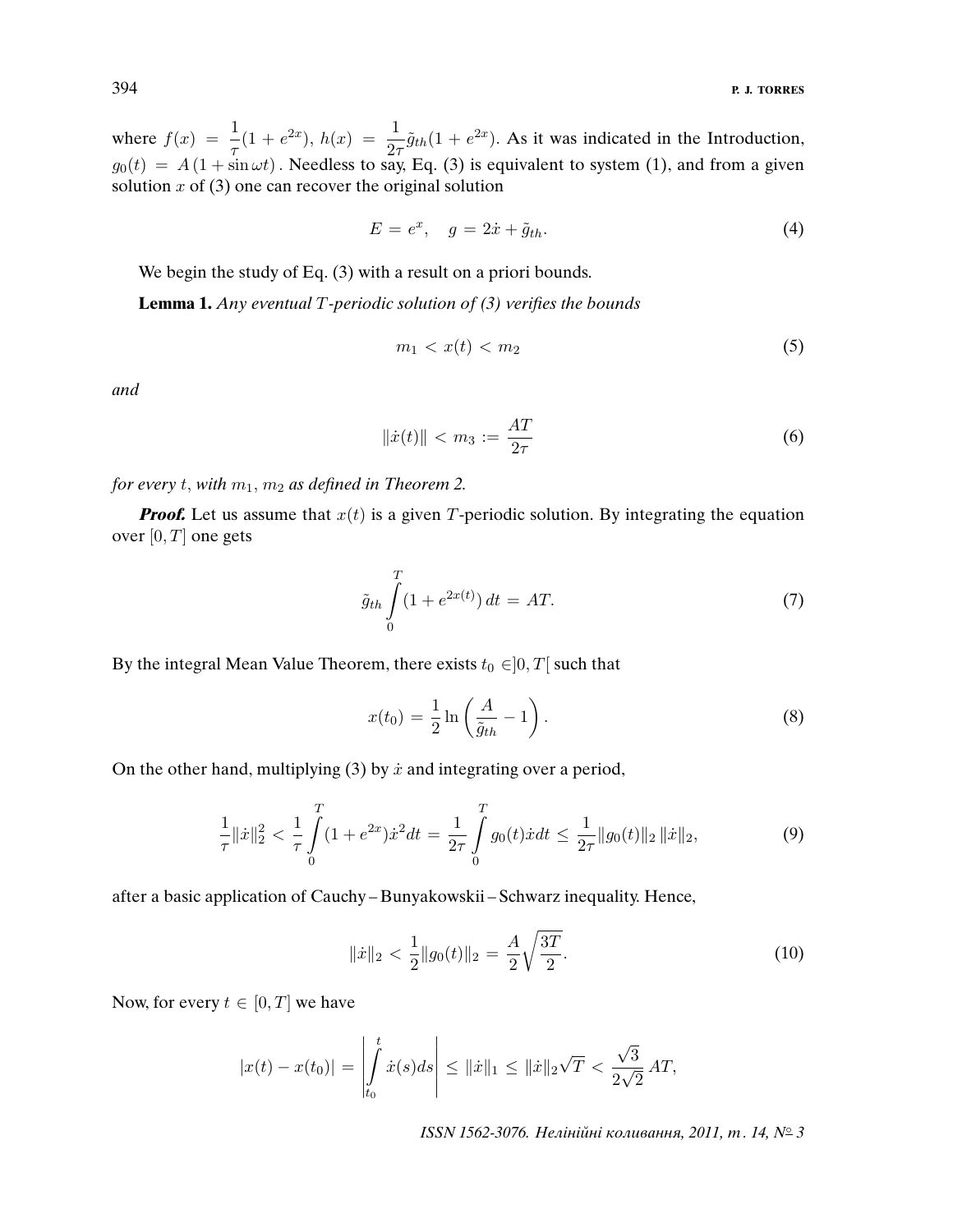#### **STABILIZATION OF OPTICALLY COUPLED LASERS...** 395

as a result of Cauchy – Bunyakowskii – Schwarz inequality and (10). From this inequality and (8), (5) is easily obtained.

The next aim is to prove (6). Let us take  $t_* \in [0, T]$  such that  $x(t_*) = \min_t x(t)$ , then for any  $t \in ]t_*, t_* + T[$  one has

$$
\dot{x}(t) = \int_{t_*}^{t} \ddot{x}(s) ds = -\int_{t_*}^{t} f(x(s))\dot{x}(s) ds - \int_{t_*}^{t} h(x(s)) ds + \frac{1}{2\tau} \int_{t_*}^{t} g_0(s) ds \n
$$
< -\int_{x(t_*)}^{x(t)} f(s) ds + \frac{1}{2\tau} ||g_0||_1 \le \frac{1}{2\tau} ||g_0||_1 = \frac{AT}{2\tau},
$$
\n(11)
$$

where we have used that f, h are positive functions and  $g_0(t)$  is non-negative. In a similar way, let us take  $t^* \in [0, T]$  such that  $x(t^*) = \max_t x(t)$ , then for any  $t \in ]t^*, t^* + T[$  one has

$$
\dot{x}(t) = \int_{t^*}^t \ddot{x}(s) ds = -\int_{t^*}^t f(x(s))\dot{x}(s) ds - \int_{t^*}^t h(x(s)) ds + \frac{1}{2\tau} \int_{t^*}^t g_0(s) ds >
$$
\n
$$
> \int_{x(t)}^{x(t^*)} f(s) ds - \int_{t^*}^{t^*+T} h(x(s)) ds \ge -\frac{AT}{2\tau},
$$
\n(12)

where (7) has been used in the last inequality. From (11) and (12), one gets (6).

Lemma 1 is proved.

Obviously, the previous result gives explicit bounds for the eventual  $T$ -periodic solutions of the original system (1), which are specified in the lemma below since they may be of independent interest for the physical model.

**Lemma 2.** Any eventual T-periodic solution  $(g, E)$  of system (1) verifies the bounds

$$
\left(\frac{A}{\tilde{g}_{th}}-1\right)^{\frac{1}{2}}e^{-\frac{\sqrt{3}}{2\sqrt{2}}AT} < E(t) < \left(\frac{A}{\tilde{g}_{th}}-1\right)^{\frac{1}{2}}e^{\frac{\sqrt{3}}{2\sqrt{2}}AT},\\
-\frac{AT}{\tau} + \tilde{g}_{th} < g(t) < \frac{AT}{\tau} + \tilde{g}_{th} \tag{13}
$$

for every t.

*Proof.* Just use (5), (6) into (4).

**Proof of Theorem 1.** Let us prove that (2) is necessary and sufficient for the existence of a T-periodic solution of system  $(1)$ . The necessity comes from an integration of Eq.  $(3)$  over a whole period, then (7) is obtained, and from there is it evident that  $\tilde{g}_{th} < A$ .

The sufficient condition follows from classical results on topological degree theory. In fact, if  $\tilde{g}_{th} < A$  holds the equation verifies the well-known Landesman–Lazer conditions and for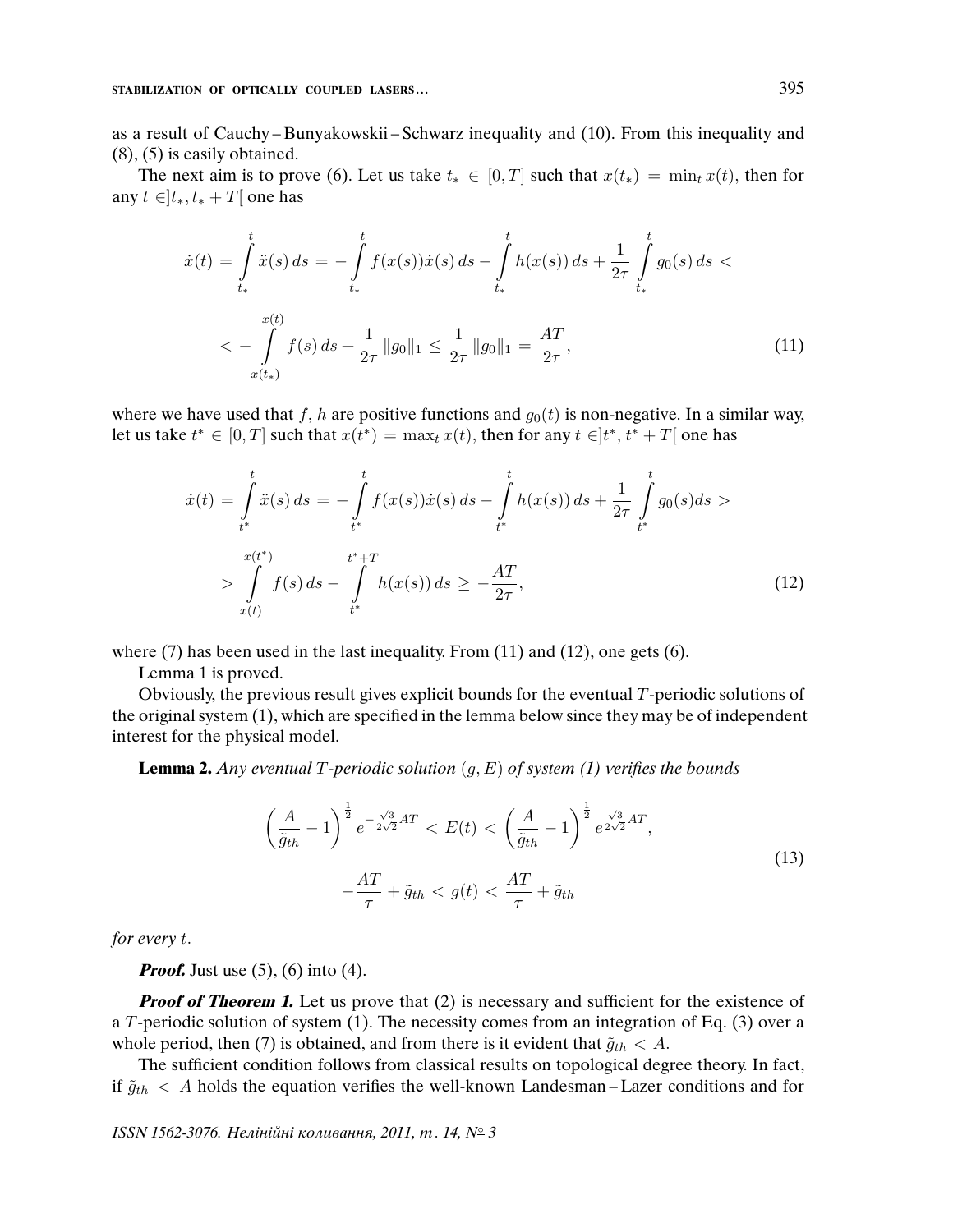instance [7] (Theorem 2), can be directly applied. For completeness, we will give here a sketch of a different proof. Let us consider the homotopic equation

$$
\ddot{x} + f(x)\dot{x} + h(x) = \frac{1}{2\tau} [(1 - \lambda)A + \lambda g_0(t)],
$$
\n(14)

with  $\lambda \in [0, 1]$ . For  $\lambda = 1$ , it corresponds to Eq. (3). By using the same arguments as in Lemma 1, one can find uniform bounds (not depending on  $\lambda$ ) on the possible T-periodic solutions of (14) and their derivatives. For  $\lambda = 0$ , we get the autonomous equation

$$
\ddot{x} + f(x)\dot{x} + h(x) = \frac{1}{2\tau}A,
$$

which is equivalent to the planar vectorial field

$$
F(u, v) = \left(v, -f(u)v - h(u) + \frac{1}{2\tau} A\right).
$$

By  $[8]$  (Theorem 2), the existence of a T-periodic solution of  $(3)$  is proved if the Brouwer degree of F over a large ball is different from zero. The unique fixed point of F is  $(u_0, v_0)$  =  $=\left(\frac{1}{2}\right)$  $\frac{1}{2} \ln \left( \frac{A}{\tilde{g}_{tl}} \right)$  $\left(\frac{A}{\tilde{g}_{th}}-1\right),0\bigg)$  , and after some elementary computations one can see that the Jacobian matrix  $\mathcal{F}(\mathbf{u}_0, \mathbf{v}_0)$  has positive determinant. Then the Brouwer degree of F over a large ball is 1 and therefore the proof is finished.

**3. Uniqueness and asymptotic stability.** In this section, it is assumed that (2) holds. It was proved in the last section that Eq.  $(3)$  has at least one T-periodic solution. The objective is to prove that, under the assumptions of Theorem 2, such a solution is unique and asymptotically stable. The following stability result of Erbe [6] (Section 3) will be useful.

**Proposition 1.** Let us assume that  $p, q \in C(\mathbb{R}/T\mathbb{Z})$  are continuous and T-periodic functions verifying

$$
(1) \int_0^T p(t)dt > 0,
$$
  
\n
$$
(2) \int_0^T q(t)dt + 2||p||_{\infty} \le \frac{4}{T},
$$
  
\n
$$
(3) 4q(t) \ge p(t)^2 \text{ for every } t.
$$

Then, the linear differential equation

$$
\ddot{x} + p(t)\dot{x} + q(t)x = 0\tag{15}
$$

#### is asymptotically stable.

For convenience, let us remember that by Lemma 1, any T-periodic solution of (3) verifies  $m_1 < x(t) < m_2$ ,  $|\dot{x}(t)| < m_3$  for every t.

**Proof of Theorem 2.** As it was noted before, system (1) is equivalent to Eq. (3), hence along this proof we will work directly with this last equation.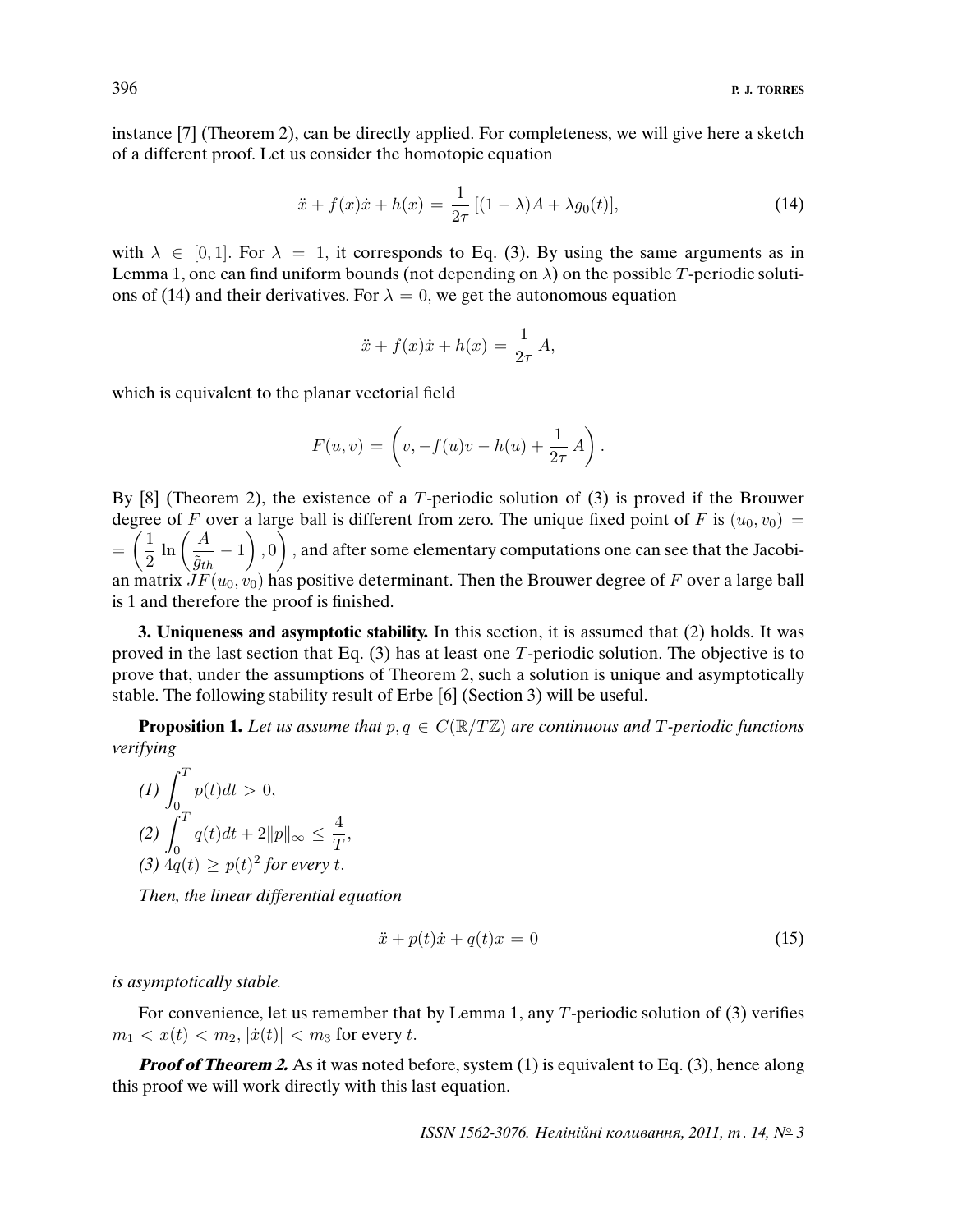Let us first prove the uniqueness. Assume that  $x_1, x_2$  are two T-periodic solutions of Eq. (3). The objective is to prove that the difference  $d(t) = x_1(t) - x_2(t)$  is a solution of a second order linear equation (15) in the conditions of Proposition 1, then the unique periodic solution of (15) would be the trivial one, so  $d(t) \equiv 0$ .

By subtracting the equations,

$$
\ddot{d} + f(x_1)\dot{x}_1 - f(x_2)\dot{x}_2 + h(x_1) - h(x_2) = 0.
$$
 (16)

By using the Mean Value Theorem

$$
f(x_1)\dot{x}_1 - f(x_2)\dot{x}_2 = [f(x_1) - f(x_2)]\dot{x}_1 + f(x_2)[\dot{x}_1 - \dot{x}_2] = \dot{f}(\xi(t))d(t)\dot{x}_1(t) + f(x_2(t))\dot{d}(t)
$$

with  $\xi(t)$  a value between  $x_1(t)$  and  $x_2(t)$ , hence verifying  $m_1 < \xi(t) < m_2$  for all t. Similarly,  $h(x_1) - h(x_2) = h(v(t))d(t)$  with  $m_1 < v(t) < m_2$  for all t. Inserting this information into (16), one finds that  $d(t)$  is a solution of a second order linear differential equation like (15) with

$$
p(t) = f(x_2(t)) = \frac{1}{\tau} \left( 1 + e^{2x_2} \right), \quad q(t) = \dot{f}(\xi(t))\dot{x}_1(t) + \dot{h}(\nu(t)) = \frac{2}{\tau} e^{2\xi} \dot{x}_1 + \frac{\tilde{g}_{th}}{\tau} e^{2\nu}.
$$

Let us prove that such coefficients verify the conditions of Proposition 1. First, note that condition (1) is trivially satisfied because  $p(t)$  is positive. On the other hand, by using Lemma 1 and the monotonicity of the exponential,

$$
-\frac{1}{\tau}\left(-2m_3e^{2m_2}+\tilde{g}_{th}e^{2m_1}\right) < q(t)\frac{1}{\tau}\left(2m_3+\tilde{g}_{th}\right)e^{2m_2}, \quad p(t) < \frac{1}{\tau}\left(1+e^{2m_2}\right).
$$

In consequence,

$$
\int_{0}^{T} q(t)dt + 2||p||_{\infty} < \frac{T}{\tau} (2m_3 + \tilde{g}_{th}) e^{2m_2} + \frac{2}{\tau} (1 + e^{2m_2}).
$$

Therefore, (2) holds if

$$
\frac{T}{\tau} (2m_3 + \tilde{g}_{th}) e^{2m_2} + \frac{2}{\tau} (1 + e^{2m_2}) \le \frac{4}{T}.
$$

After simple computations, one realizes that this is just condition (i) of Theorem 2. Similarly,

$$
q(t) > \frac{1}{\tau} \left(-2m_3 e^{2m_2} + \tilde{g}_{th} e^{2m_1}\right), \quad p(t)^2 < \frac{1}{\tau^2} \left(1 + e^{2m_2}\right)^2.
$$

Hence, condition (3) holds if  $-8m_3e^{2m_2} + 4\tilde{g}_{th}e^{2m_1} \geq \frac{1}{2}$ τ  $(1 + e^{2m_2})^2$ , and this is equivalent to condition (ii) of Theorem 2. Therefore, the proof of uniqueness is concluded.

The proof of asymptotic stability is similar. Let  $x(t)$  be the unique T-periodic solution of (3). The linearized equation along  $x(t)$  is  $\ddot{y} + p(t)\dot{y} + q(t)y = 0$ , where

$$
p(t) = \frac{1}{\tau} \left( 1 + e^{2x(t)} \right), \quad q(t) = \frac{2}{\tau} e^{2x(t)} \dot{x}(t) + \frac{\tilde{g}_{th}}{\tau} e^{2x(t)}.
$$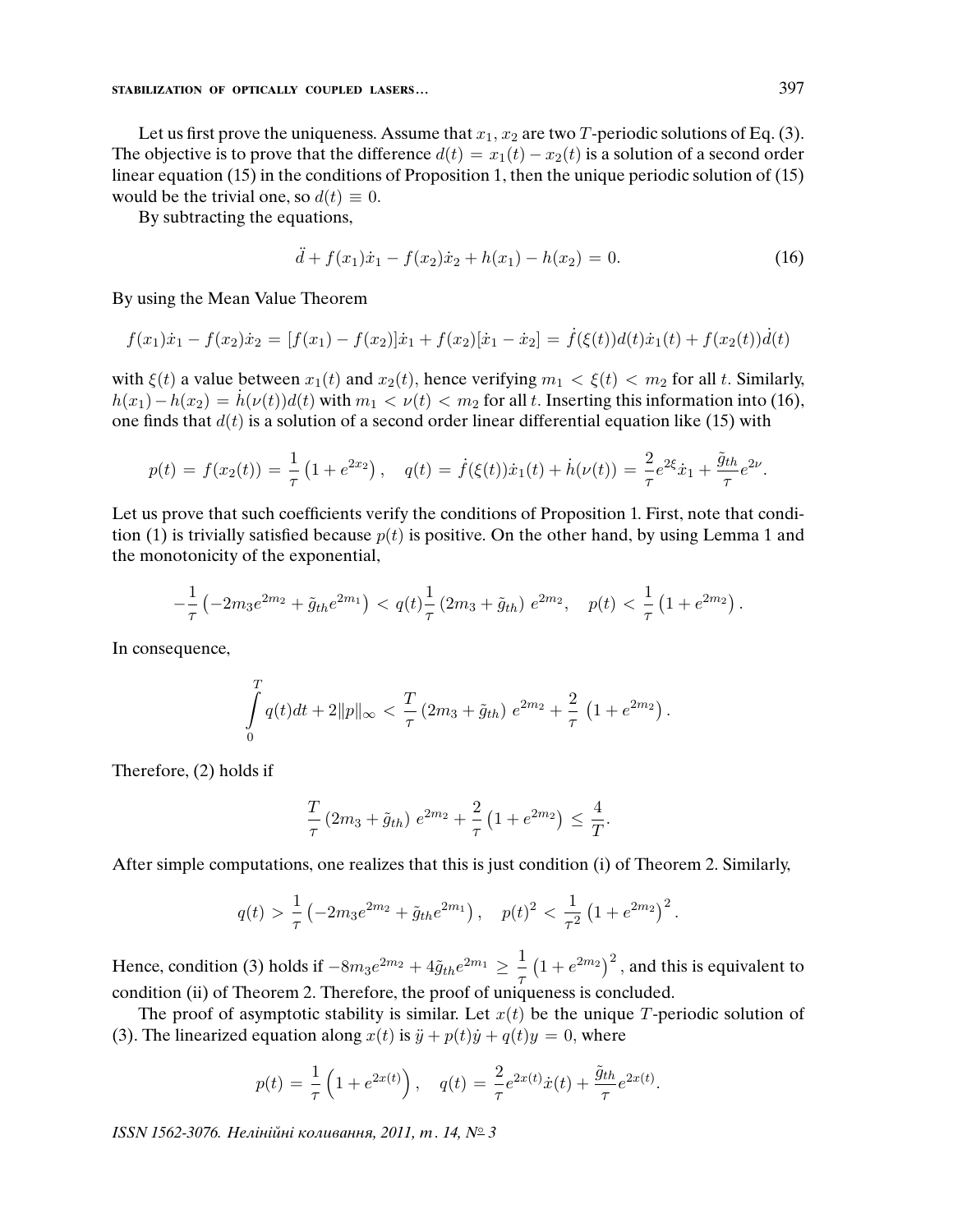By performing exactly the same bounds as in the proof of uniqueness,  $p$ ,  $q$  are in the conditions of Proposition 1. In consequence, the linearized equation along  $x(t)$  is asymptotically stable and the proof is finished.

**Proof of Corollary 1.** It is clear that conditions (i), (ii) are verified for  $\tau$  large enough. For convenience, let us write explicitly a concrete value of  $\tau_0$ . Multiplying (i) by  $\tau$ , we obtain

$$
\tau^{2} - \tau \left[ \frac{T^{2}}{4} \tilde{g}_{th} e^{2m_{2}} + \frac{T}{2} (e^{2m_{2}} + 1) \right] - \frac{1}{4} A T^{3} e^{2m_{2}} \ge 0.
$$

The left-hand side of this inequality is a second-order polynomial, so this is equivalent to assume that  $\tau$  is above the positive root of such a polynomial, that is,

$$
\tau \ge R_1 := \frac{T^2}{8} \tilde{g}_{th} e^{2m_2} + \frac{T}{4} (e^{2m_2} + 1) + \frac{1}{2} \left( \left[ \frac{T^2}{4} \tilde{g}_{th} e^{2m_2} + \frac{T}{2} (e^{2m_2} + 1) \right]^2 + AT^3 e^{2m_2} \right)^{\frac{1}{2}}.
$$

On the other hand, (ii) holds if  $\tau \geq R_2 := \frac{e^{-2m_1}}{\tilde{g}_{th}} \left[ \frac{1}{4} \right]$ 4  $(e^{2m_2}+1)^2 + ATe^{2m_2}$ . The proof is finished by taking

$$
\tau_0 = \max\{R_1, R_2\}.\tag{17}
$$

**4. Concluding remarks.** In this paper, we have proved (Theorem 1) a necessary and sufficient condition for existence of T-periodic solution of system (1), which model the synchronization of two optically coupled lasers pumped by an alternating current. Explicit bounds for the solution are given (Lemma 1).

Besides, a sufficient condition in terms of the involved parameters is given in order to get uniqueness and asymptotic stability of such a solution (Theorem 2). In Corollary 1, the stability condition is interpreted in the following way: the effective relaxation time of the active medium  $\tau$  should be greater than a given computable quantity  $\tau_0$ . From the physical point of view, this condition makes sense because  $\tau$  is much more higher than the unit time ( $\tau >> 1$ , see [3]).

Surely, the sufficient condition for stability is far from being optimal. To improve it, there are two possibilities: (1) to apply other stability criteria for the linear second order equation, (2) to improve the bounds obtained in Lemma 1. The first way opens as many variants as stability criteria available in the literature (see for instance [9 – 11] and their references). We have chosen Erbe's result for the sake of simplicity.

As for the option of improving the bounds in Lemma 1, one can use a recursive procedure as follows. Once we know that every solution verifies  $m_1 < x(t) < m_2$ , (9) can be improved to

$$
\frac{1+e^{2m_1}}{\tau}\|\dot{x}\|_2^2 < \frac{1}{\tau}\int\limits_0^T (1+e^{2x})\dot{x}^2 dt = \frac{1}{2\tau}\int\limits_0^T g_0(t)\dot{x}dt \leq \frac{1}{2\tau}\|g_0(t)\|_2\,\|\dot{x}\|_2.
$$

Hence, (10) is improved to

$$
\|\dot{x}\|_2 < \frac{1}{2(1 + e^{2m_1})} \|g_0(t)\|_2 = \frac{A}{2(1 + e^{2m_1})} \sqrt{\frac{3T}{2}},
$$